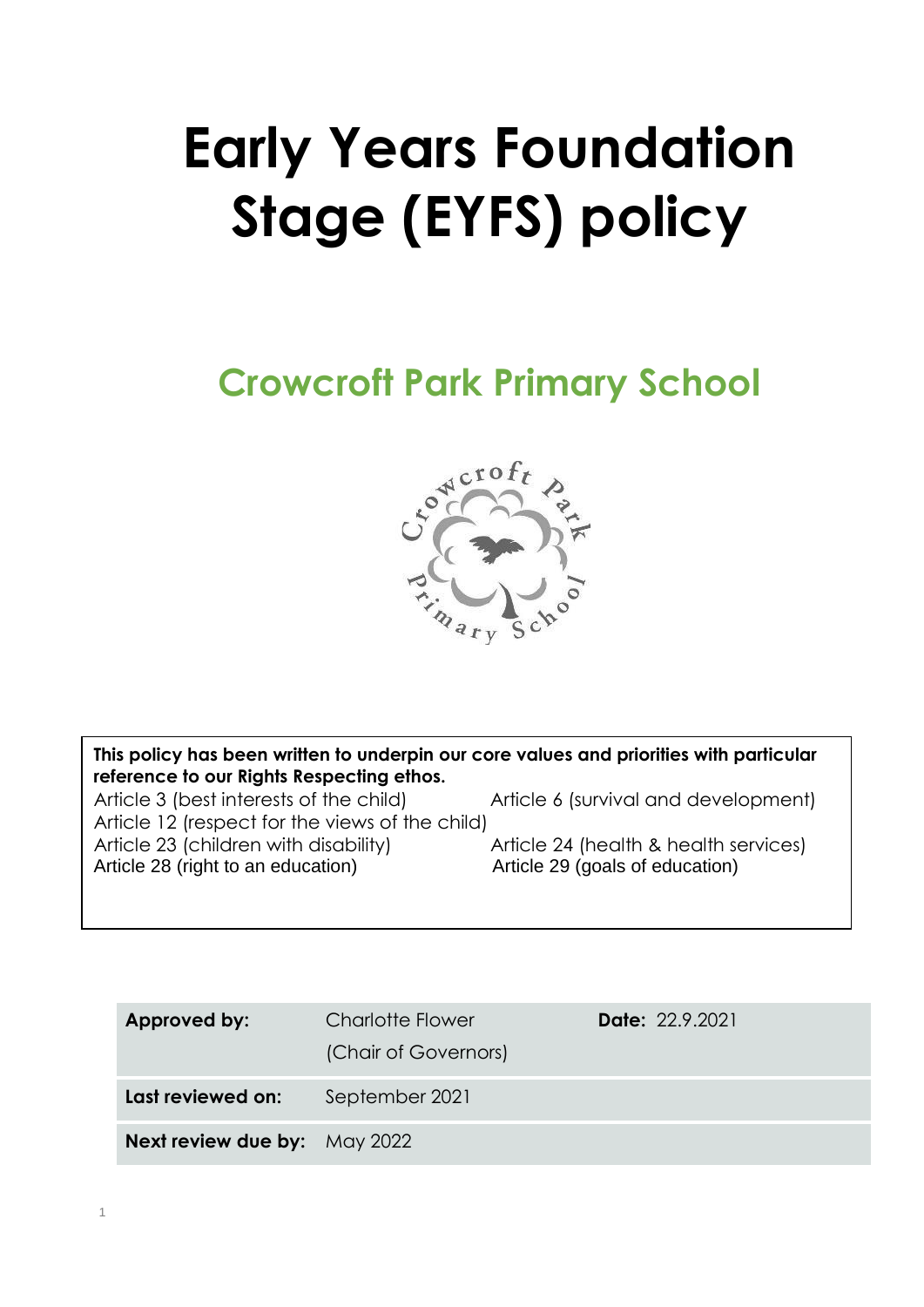# **Contents**

| Appendix 1 List of statutory policies and procedures for EYFS |  |
|---------------------------------------------------------------|--|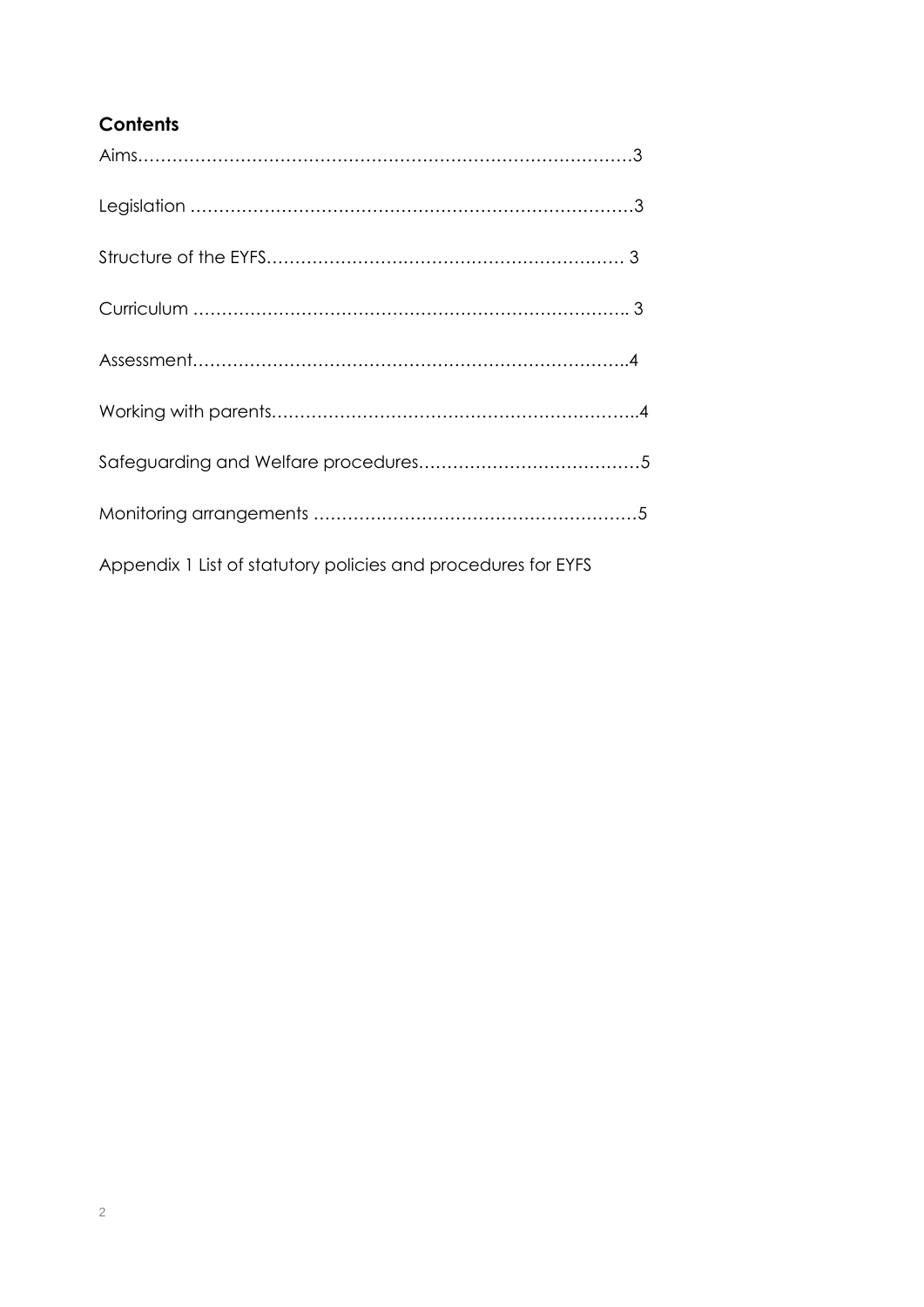# **1. Aims**

This policy aims to ensure:

- That all children access a broad and balanced curriculum that gives them the broad range of knowledge and skills needed for good progress through school and life
- Quality and consistency in teaching and learning so that every child makes good progress and no child gets left behind
- A close working partnership between staff and parents and/or carers
- Every child is included and supported through equality of opportunity and antidiscriminatory practice.

# **2. Legislation**

This policy is based on requirements set out in the [statutory framework for the Early Years](https://www.gov.uk/government/publications/early-years-foundation-stage-framework--2/)  [Foundation Stage \(EYFS\) that applies from September 2021.](https://www.gov.uk/government/publications/early-years-foundation-stage-framework--2/)

# **3. Structure of the EYFS**

At Crowcroft Park the EYFS has 2 year groups and we offer:

- Nursery 26 full time places (3-4 years)
- Reception 30 full time places  $(4-5)$

# **4. Curriculum**

Our early years setting follows the curriculum as outlined in the latest version of the EYFS statutory framework that applies from September 2021.

The EYFS framework includes 7 areas of learning and development that are equally important and inter-connected. However, 3 areas known as the prime areas are seen as particularly important for igniting curiosity and enthusiasm for learning, and for building children's capacity to learn, form relationships and thrive.

The prime areas are:

- Communication and language
- Physical development
- Personal, social and emotional development

The prime areas are strengthened and applied through 4 specific areas:

- Literacy
- Mathematics
- Understanding the world
- Expressive arts and design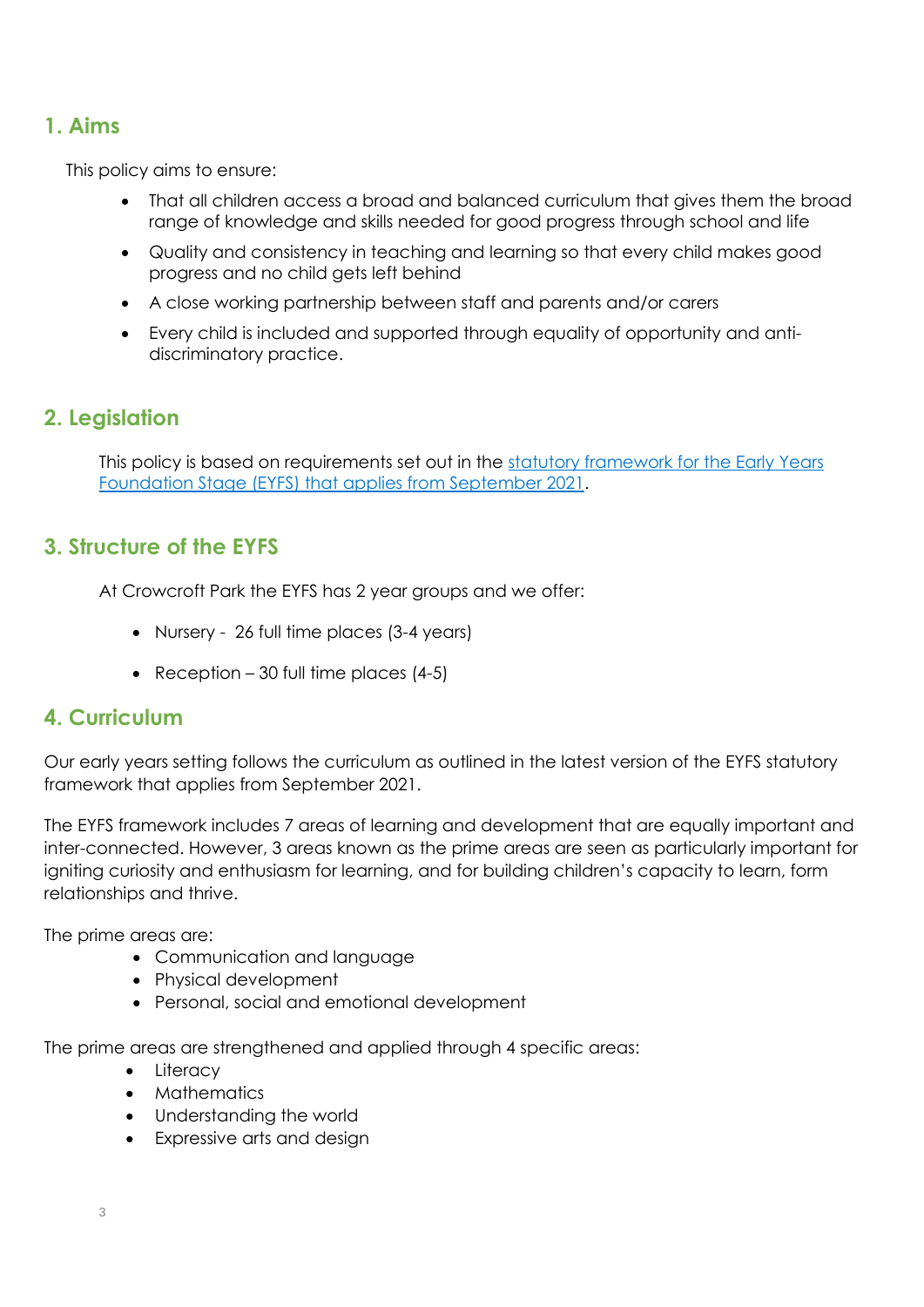### **Planning**

Staff plan activities and experiences for children that enable children to develop and learn effectively. In order to do this, staff working with the youngest children are expected to focus strongly on the 3 prime areas.

Staff also take into account the individual needs, interests, and stage of development of each child in their care, and use this information to plan a challenging and enjoyable experience. Where a child may have a special educational need or disability, staff consider whether specialist support is required, linking with relevant services from other agencies, where appropriate.

In planning and guiding children's activities, staff reflect on the different ways that children learn and include these in their practice.

Activities planned and interactions between adults and children reflect the need in our EYFS to promote language development and support the children in building their vocabulary. We develop our learning environments to ensure they are 'language friendly' using visual timetables, visual cue cards and carefully labelling resources to support independence.

Staff are expected to develop a strong continuous provision, and then plan enhanced provision and additional adult directed activities to support this. As children progress through the early years foundation stage, group work, adult-directed and whole class work will be planned, as appropriate for the age and stage of the child

#### **Teaching**

Each area of learning and development is implemented through planned, purposeful play, and through a mix of adult-led and child-initiated activities. Staff respond to each child's emerging needs and interests, guiding their development through warm, positive interaction.

Staff are expected to develop a strong continuous provision, and then plan enhanced provision and additional adult directed activities to support this. As children progress through the early years, group work, adult-directed and whole class work will be planned, as appropriate for the age and stage of the child.

As children grow older, and as their development allows, the balance gradually shifts towards more adult-led activities to help children prepare for more formal learning, ready for year 1.

# **5. Assessment**

At Crowcroft Park, ongoing assessment is an integral part of the learning and development processes. Staff observe pupils to identify their level of achievement, interests and learning styles. These observations are used to shape future planning. Staff also take into account information shared by parents and/or carers.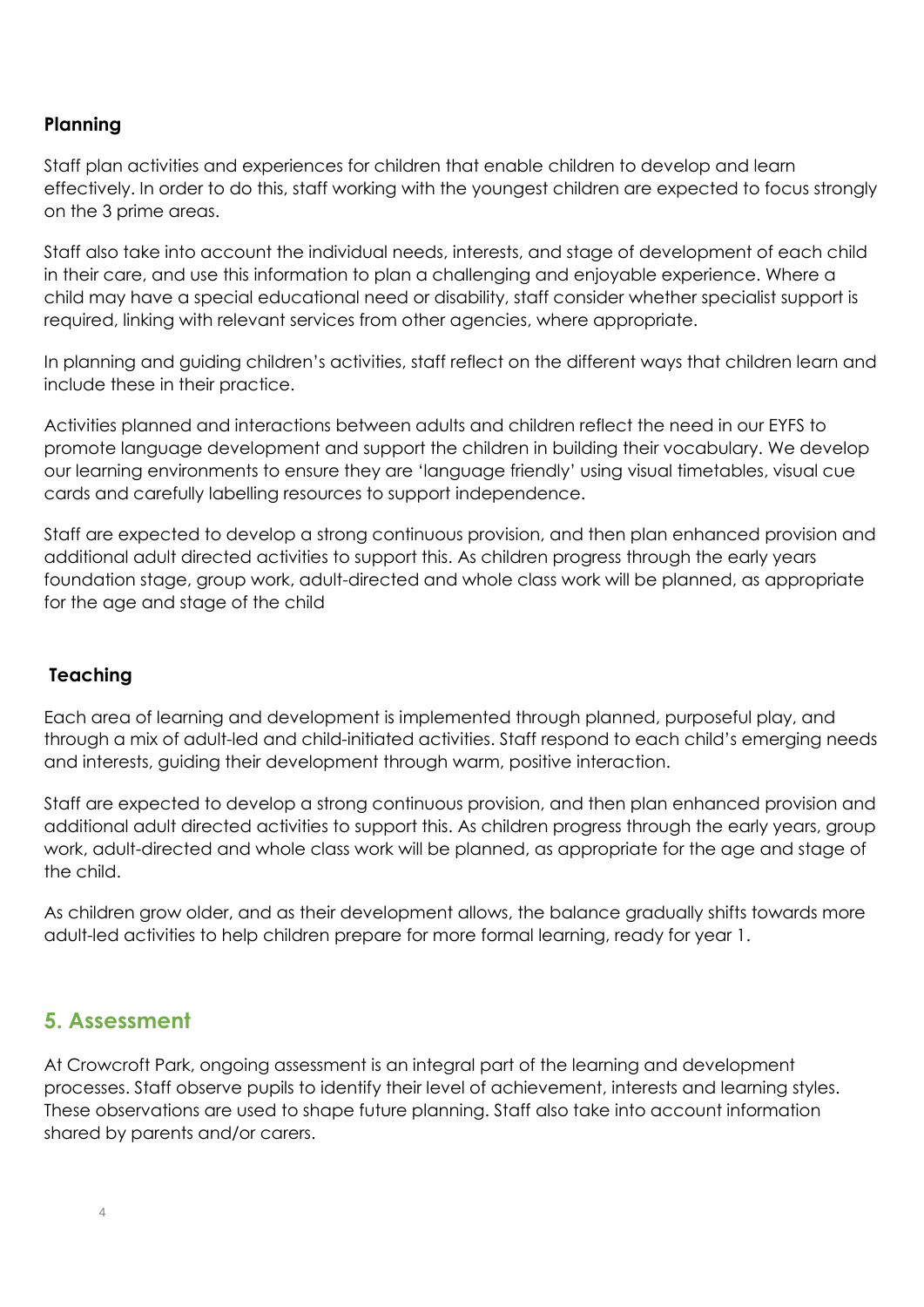When a child is aged between 3 and 4, staff review their progress and provide parents and/or carers with a written summary of the child's development in the 3 prime areas. This 'progress check' highlights the areas in which a child is progressing well and the areas in which additional support is needed.

Within the first 6 weeks that a child starts reception, staff will administer the Reception Baseline Assessment (RBA).

**At the end of the EYFS**, staff complete the EYFS profile for each child. Pupils are assessed against the 17 early learning goals, indicating whether they are:

Meeting expected levels of development

Not yet reaching expected levels ('emerging')

- The profile reflects ongoing observations, and discussions with parents and/or carers. The results of the profile are shared with parents and/or carers for their child.
- The profile is moderated internally (referring to the Development Matters [guidance\)](https://www.gov.uk/government/publications/development-matters--2) and in partnership with other local schools, to ensure consistent assessment judgements. EYFS profile data is submitted to the local authority.

## **6. Working with parents**

We recognise that children learn and develop well when there is a strong partnership between staff and parents and/or carers.

Parents and/or carers are kept up to date with their child's progress and development. The progress check and EYFS profile helps to provide parents and/or carers with a well-rounded picture of their child's knowledge, understanding and abilities.

Each child is assigned a key person who helps to ensure that their learning and care is tailored to meet their needs. The key person supports parents and/or carers in guiding their child's development at home. The key person also helps families to engage with more specialist support, if appropriate.

At Crowcroft Park we offer a programme of carefully planned 'Parental Engagement' activities please see Appendix 1.

# **7. Safeguarding and welfare procedures**

We promote good oral health, as well as good health in general, in the early years through our curriculum, for example by talking to children about:

• The effects of eating too many sweet things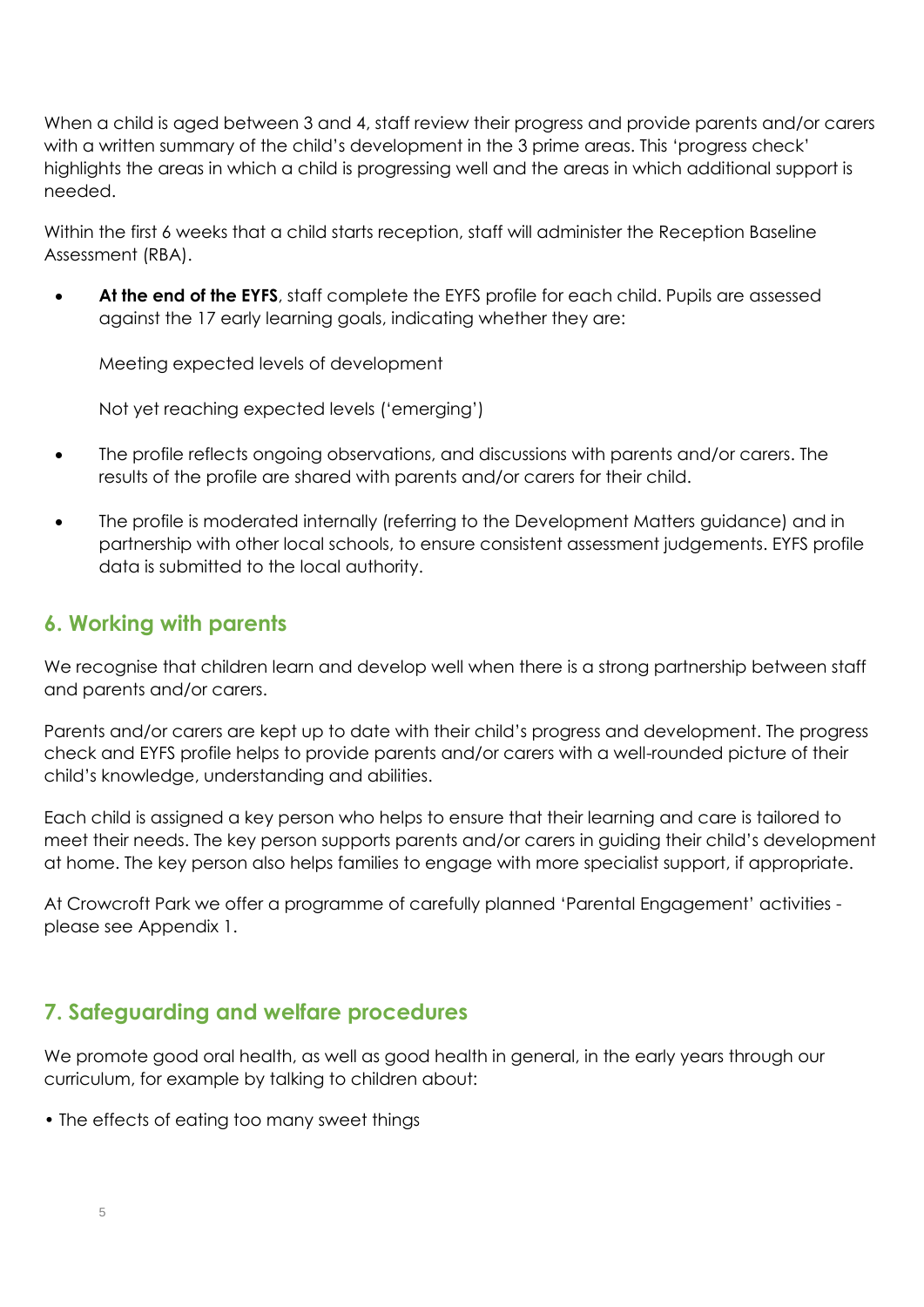• The importance of brushing your teeth

We also teach E-safety across our EYFS in age appropriate ways.

The rest of our safeguarding and welfare procedures are outlined in our safeguarding policy.

# **8. Monitoring arrangements**

This policy will be reviewed and approved by the governing body annually.

#### **This policy has been adapted from The Key (September 2021) model policy by Alison Mottram (Assistant Head teacher and EYFS Lead)**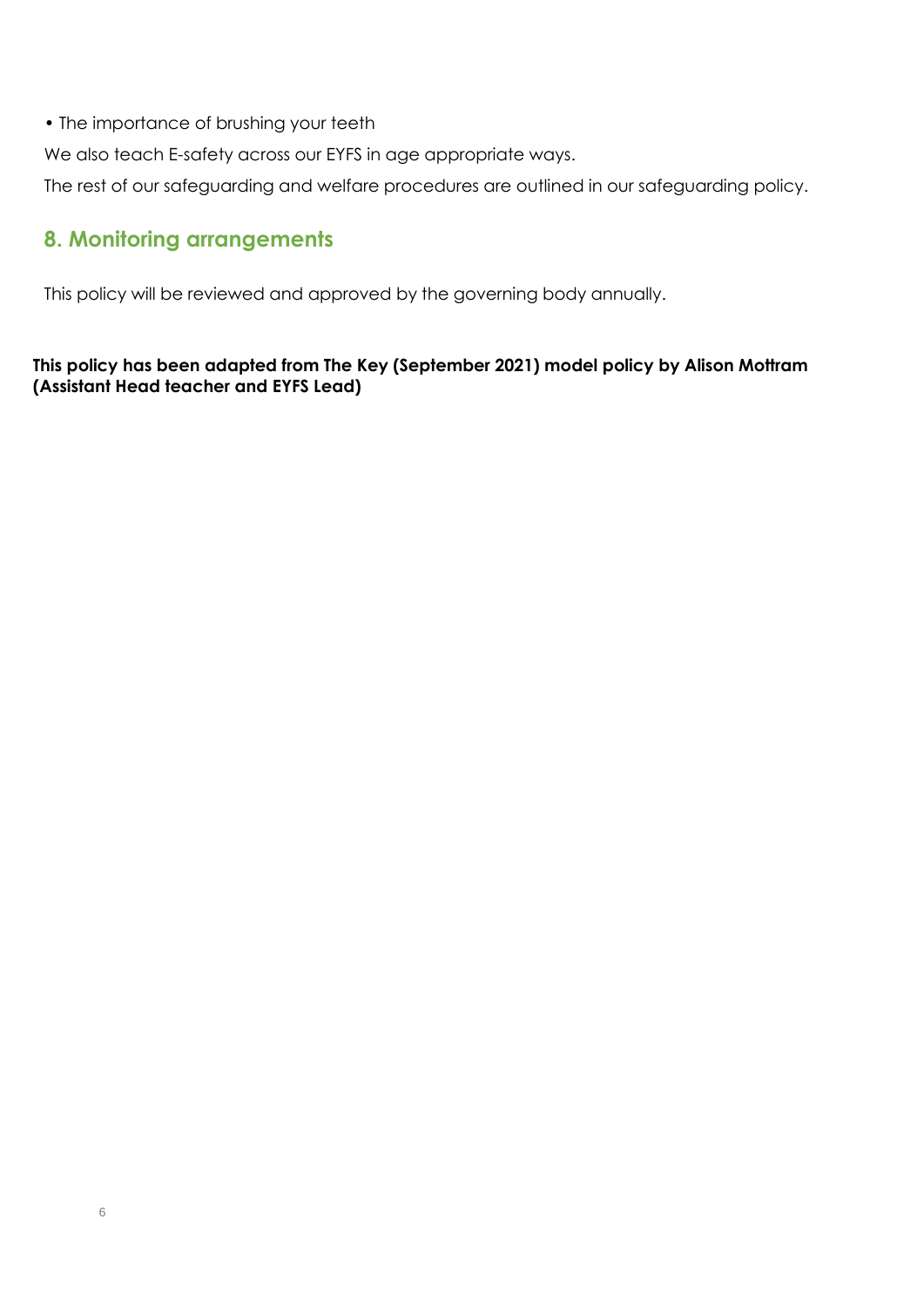#### **Appendix 1**

#### **Crowcroft Park EYFS Parental Engagement 2021-2022**



#### **Why we feel that Parental Involvement is important?**

- Parents are the first educators and we believe a strong respectful partnership between Crowcroft Park and our parents will allow the children to thrive in our setting.
- Parents have a wealth of information about their child and building a trusting relationship means that parents feel comfortable sharing this information.
- Parents who feel valued and supported will in turn support the children and will value the education their child receives.
- The help that parents give their children at home has a very significant impact on their learning and sharing the activities and experiences we provide the children at school will enable the parents and practitioners to work together towards shared goals.

#### **How will we undertake Parental Engagement? This will be through:**

- Holding individual meetings listening to the parents and providing clear information about their child's progress.
- Delivering Workshops to small groups of parents
- Producing newsletters to share information about what the children are learning in class
- Producing fact sheets about a range of topics
- Introducing parents to other professionals who can support the children e.g. health visitor, dental health team
- Providing action bags that can be borrowed
- Holding 'Stay and Play' sessions
- Providing 'Play Club' bags as a resource to borrow
- Video clips of lessons, activities, interactions to support home learning

#### **Evaluation**

**We will record how many parents attend the meetings and ask parents for their feedback on a variety of events over the year. The feedback will allow the team to reflect upon the success of the sessions and make changes as appropriate. We will also take opportunities to discuss with parents what they would like support with and try where possible to include this is own programme.**

Autumn Term – Focus Ready to Learn

#### **The focus in this term is to establish the partnership with the parents and help the parents develop a deeper understanding of how to get their child 'ready to learn in school'**

Initial Meeting – Parents fill in the admission forms with the EYFS Team in the Summer Term before they start school and sign the **Home School Agreement**. A discussion around the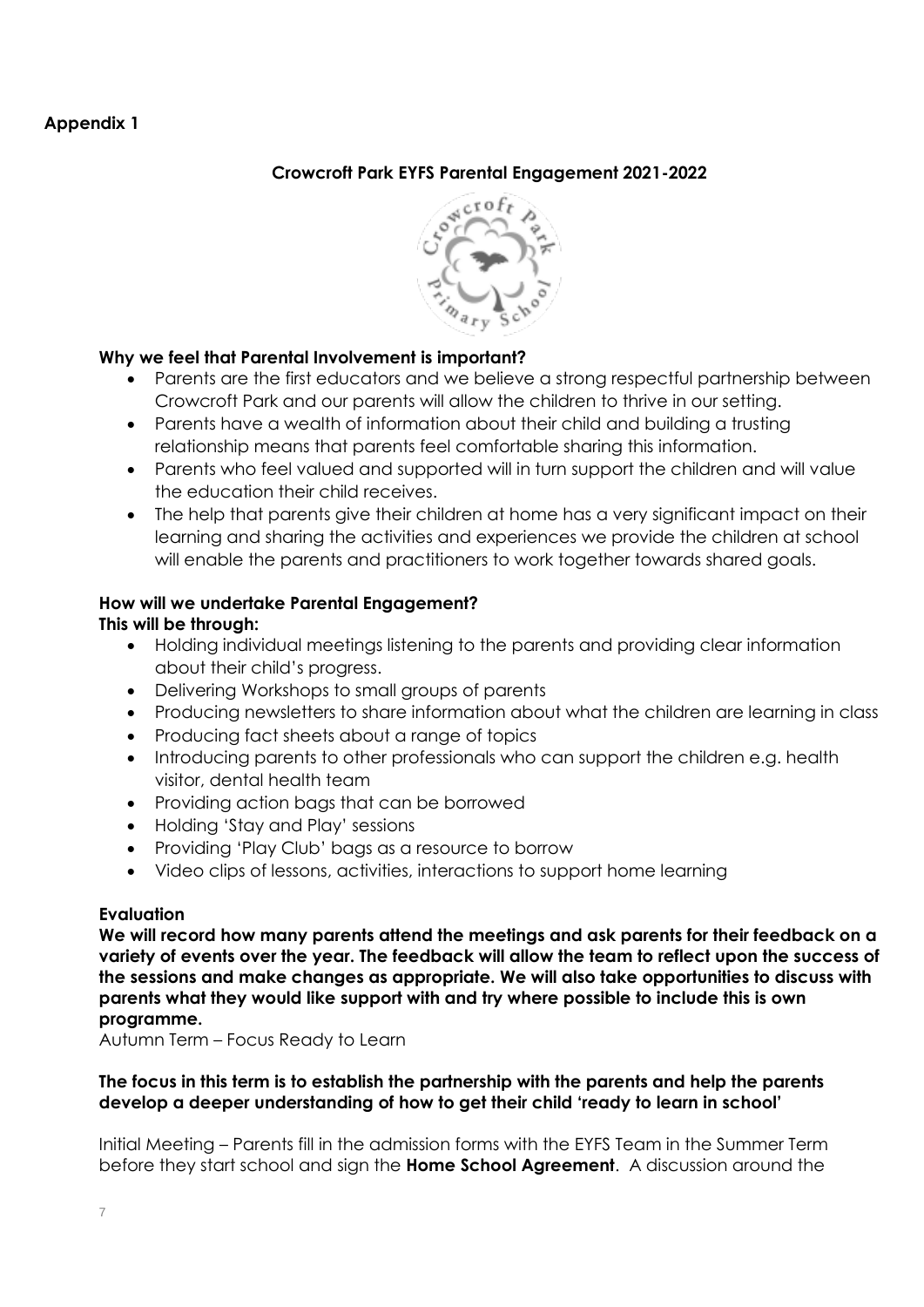importance of encouraging the child to be independent takes place: suggestions shared about what the parents could try to support their child with over the summer holidays. Parents are signposted to Sure Start Centres to attend available courses over the summer.

Child's First Day- Parents fill in an **All about Me Booklet** about their child – sharing information about their likes, dislikes, behaviour, sleep routines etc.

Week 1– '**Meet the Teacher Event'** in Reception, expectations for the year set out regarding attendance, uniform, information sharing, class blog etc.

Week 2 – Half-Termly Newsletter

Week 4 – '**Bedtime Routines'** discuss with the parents the importance of 'sleep, routines including tooth brushing, bath, bedtime story. Each parent will receive a visual timetable to support establishing a clear routine at bedtime

Week 5 – Introduce the '**Reading Morning'** in nursery- children take a book home to share with parents each week

Week 6 – '**Stay and Play Session'** – Modelling playing and talking with the children. Parents invited into the classroom to play and talk with their child, staff will be modelling descriptive commentary and positive interactions between adult and child.

Week 8 - Workshop on '**Expectations around behaviour'** and giving children attention

Week 9 – Half-Termly Newsletter

Week 10 – Workshop on '**Healthy Eating and Dental Health'** – working with Dental Health Team and Health Visitors

Week 12- **'Bedtime stories'** –Event to promote bedtime stories for every child

#### Spring Term – Focus Learning at Home

**The focus in this term is to encourage parents to take an active role in supporting the children's learning. To ensure parents have the opportunity to find out the EYFS curriculum and the end of year expectations. Parents will be encouraged to support the children's learning through activities sent home which support the term's topic or through the 'Together We Can Programme'**

Week 1 – Half-Termly Newsletter

Week 3 – **'Breakfast Morning'** focus on healthy eating and the importance of talking to your child

Week 5 – **'Stay and Play'** Focus on PSED: sharing, developing confidence, reliance, independence

Week 7 - Workshop '**Supporting Phonics'** introducing the Phonics Play bags

Week 8 - Half-Termly Newsletter

Week 9 – '**Joining the local library'** – Parents to join children on a trip to the local library

Week 10 – '**Joining the local library**'– Parents to join children on a trip to the local library

Week 12 –Workshop '**Supporting reading at home'**